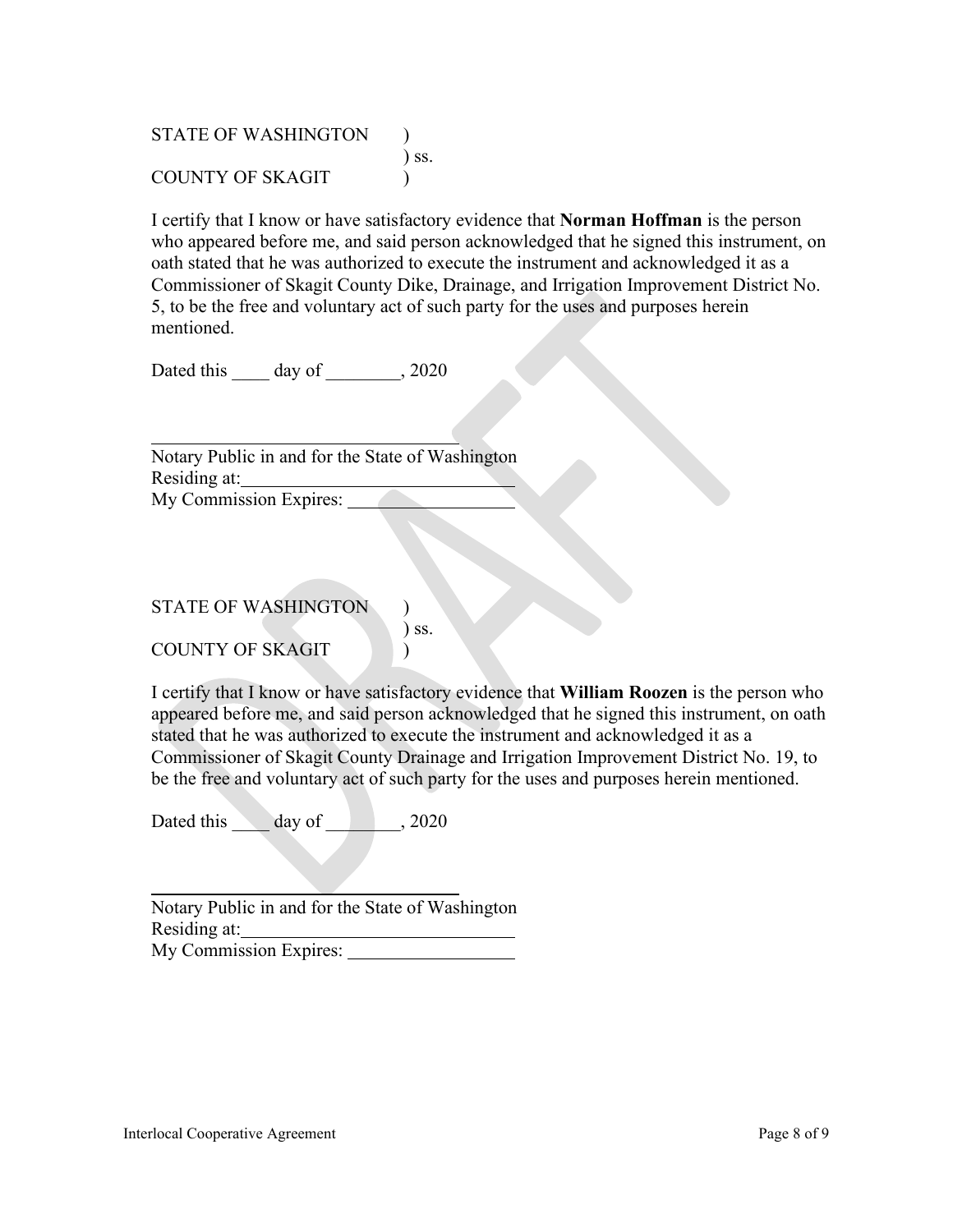STATE OF WASHINGTON ) ss. COUNTY OF SKAGIT )

I certify that I know or have satisfactory evidence that **Steven Sakuma** is the person who appeared before me, and said person acknowledged that he signed this instrument, on oath stated that he was authorized to execute the instrument and acknowledged it as a Commissioner of Skagit County Drainage and Irrigation Improvement District No. 14, to be the free and voluntary act of such party for the uses and purposes herein mentioned.

Dated this day of , 2020

Notary Public in and for the State of Washington Residing at: My Commission Expires:

## STATE OF WASHINGTON

COUNTY OF SKAGIT )

I certify that I know or have satisfactory evidence that **Brad Smith** is the person who appeared before me, and said person acknowledged that he signed this instrument, on oath stated that he was authorized to execute the instrument and acknowledged it as a Commissioner of Skagit County Diking District No. 3, to be the free and voluntary act of such party for the uses and purposes herein mentioned.

) ss.

Dated this day of 3020

Notary Public in and for the State of Washington Residing at: My Commission Expires: